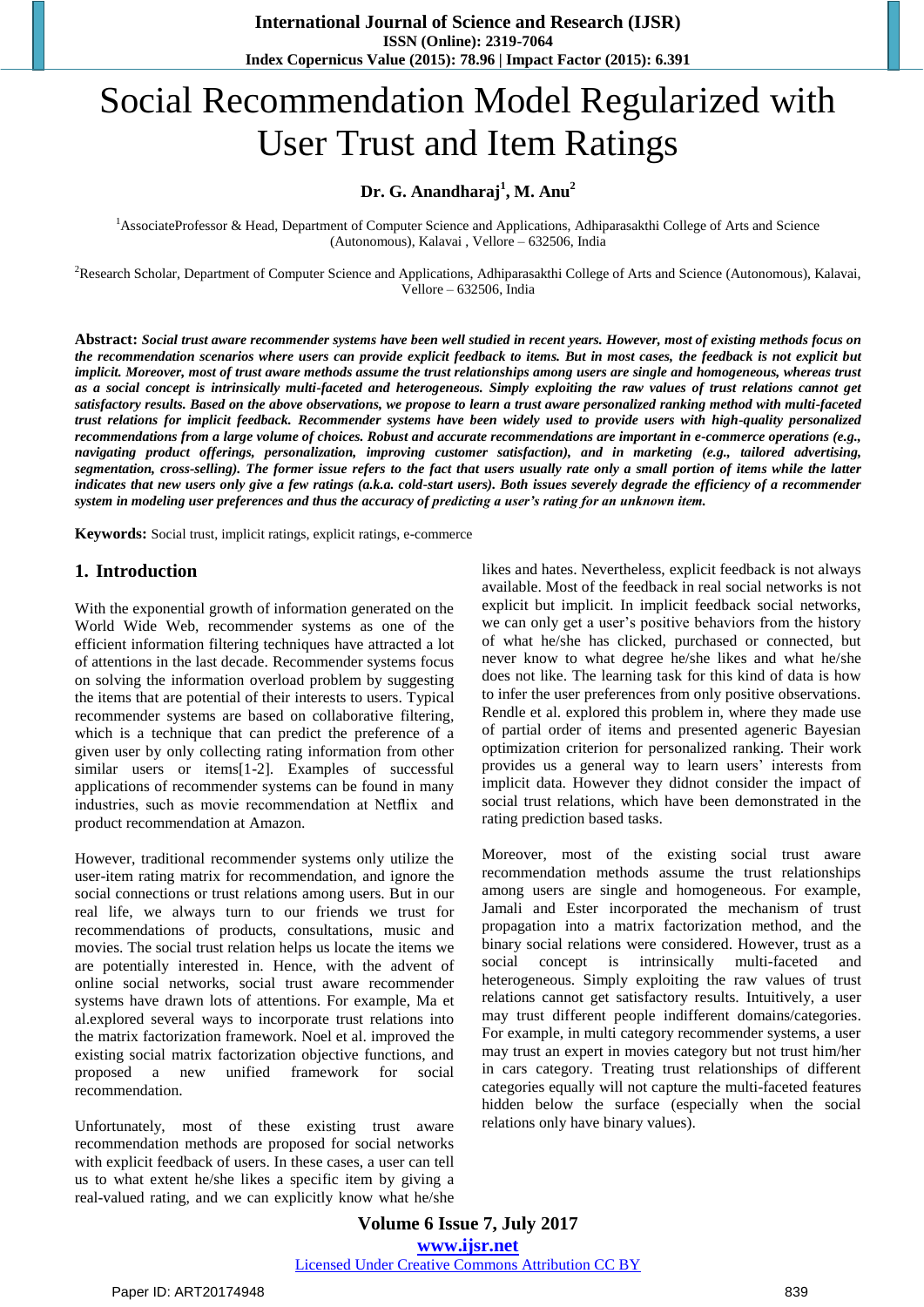# **2. Related Work**

### **2.1 A Trust-based recommendation model**

In social rating networks a user can label (add) other users as trusted friends and thus form a social network. Trust is not symmetric; for example, users  $u_1$  trusts  $u_2$  but  $u_3$  does not specify user  $u_1$  as trustworthy. Besides, users can rate aset of items using a number of rating values, e.g., integers from 1 to 5. These items could be products, movies, music,etc. of interest. The recommendation problem in this work is to predict the rating that a user will give to an unknown item, for example, the value that user  $u_3$  will give to item $i_3$ , based on both a user-item rating matrix and a user-user trust matrix. Other well-recognized recommendation problems include for example top-N item recommendation.

Suppose that a recommender system includes  $m$  users and  $n$ items. Let  $R = [r_{u,i}]_{m \times n}$  denote the user-item rating matrix, where each entry  $r_{u,i}$  represents the rating given by user  $\boldsymbol{u}$  on item. For clarity, we preserve symbols  $\boldsymbol{u}, \boldsymbol{v}$  for users, and  $\mathbf{i}$ ,  $\mathbf{j}$  for items. Since a user only rated a small portion of items, the rating matrix R is only rated a small portion of items, the rating matrix R is only partially observed and oftentimes very sparse. Let  $I_u = \{i | r_{u,i} \neq o\}$ denote the set of items rated by user  $u$ . Let  $p_u$  and  $q_i$  be a ddimensional latent feature vector of user  $\boldsymbol{u}$  and item, respectively. The essence of matrix factorization is to find two low-rank matrices: user-feature matrix  $P \in \mathbb{R}^{d \times m}$  and item-feature matrix  $\mathbf{Q} \in \mathbb{R}^{d \times n}$  that can adequately recover the rating matrix R, i.e.,  $\approx P^TQ$ , where  $P^T$  is the transpose of matrix P. The underlying assumption is that both users and items can be characterized by a small number of features. Hence, the rating on item  $\boldsymbol{j}$  for user  $\boldsymbol{u}$  can be predicted by the inner product of user-specific vector  $p_u$  and item-specific vector  $q_{j}$ , i.e.,  $\hat{r}_{u,j} = q_j^T P_u$ . In this regard, the main task of recommendations is to predict the rating  $\hat{r}_{u,j}$  as close as possible to the ground truth  $r_{u,j}$ . Formally, we can learn the user- and item-feature matrices by minimizing the following loss (objective ) function:

$$
\mathcal{L}_r = \frac{1}{2} \sum_u \sum_{j \in I_u} \left( q_j^T p_u - r_{u,j} \right)^2 + \frac{\lambda}{2} \left( \sum_u ||p_u||_F^2 + \sum_j ||q_u||_F^2 \right),
$$

Where  $\|\cdot\|_F$  denotes the Frobenius norm, and  $\lambda$  is a parameter to control model complexity and to avoid overfitting.

On the other hand, suppose that a social network is represented by a graph  $\mathcal{G} = (\mathcal{V}, \mathcal{E})$ , where  $\mathcal V$  includes a set of m nodes (users) and  $\epsilon$  represents the directed trust relationships among users. We can use the adjacency matrix  $T = [t_{u,v}]_{m \times m}$  to describe the structure of edges  $\mathcal{E}$ , where  $t_{u,v}$  indicates the extent to which users **u** trusts **v**. Usually,

only binary values are used, i.e,  $t_{u,v} = 1$  means that user **u** trusts user **v** whereas  $t_{u,v} = 0$  indicates the non-trust relationship. Similarly, the trust matrix T is also very sparse. We denote  $p_u$  and  $w_u$  as the  $d$  – dimensional lantent feature vector of truster  $\boldsymbol{u}$  and trustee, respectively. We limit the trusters in the trust matrix and the active users in the rating matrix to share the same user-feature space in order to bridge them together. Hence, we have truster-feature matrix  $P^{d \times m}$  and trustee-feature matrix  $W^{d \times m}$ . By employing the low- rank matrix approximation, we can recover the trust matrix by  $T \approx P^T W$ . Thus, a trust relationship can be predicted by the inner product of a truster-specific vector and a trustee-specific vector  $\hat{\mathbf{t}}_{u,j} = w_j^T P_u$ . The matrices P and W can be learned by minimizing the following loss function:

$$
\mathcal{L}_{r} = \frac{1}{2} \sum_{u} \sum_{j \in T_{u}^+} \left( w_j^T p_u - t_{u,j} \right)^2 + \frac{\lambda}{2} \left( \sum_{u} ||p_u||_F^2 + \sum_{j} ||w_u||_F^2 \right)
$$

Where  $T_u^+$  is the set of users trusted by user  $u$ , i.e., the set of out-going trusted users.

#### **2.2 Implicit Influence of Trusted Users**

The trusted users of an active user have an effect on rating prediction for a certain item. We take into account this effect by modelling user preference in the same manner as rated items, given by:

$$
\hat{r}_{u,j} = b_{u,j} + q_j^T \left( p_u + |I_u|^{-\frac{1}{2}} \Sigma_{i \in I_u} y_i + |T_u^+|^{-\frac{1}{2}} \Sigma_{v \in T_u^+} w_v \right) \tag{3}
$$

Where  $b_{u,j} = b_u + b_j + \mu$  hereafter represents bias terms, $w_u$  is the user-specific latent feature vector of users (trustees) trusted by user  $u$ , and thus  $q_i^T w_n$  can be explained by the ratings predicted by the trusted users, i.e., the influence of trustees on the rating prediction. In other words, the inner product  $q_i^T w_v$  indicates how trusted users influence user  $u'$ s rating on item j. Similar to ratings, a user's feature vector can be interpreted by the set of users whom she trust, i.e.,  $|T_u^+|^{-\frac{1}{2}}\sum_{v\in T_u^+} w_v$ . Therefore, a user  $u$ , is further modeled by  $\left(p_u + |I_u|^{-\frac{1}{2}} \sum_{i \in I_u} y_i + |T_u^+|^{-\frac{1}{2}} \sum_{v \in T_u^+} w_v\right)$  in the social rating networks, considering the influence of both rated items and trusted users.

#### **2.3 Implicit Influence of Trusting Users.**

The trusting users of an active user can also influence the rating prediction for a certain item. In fact, Observation has indicated that such influence may be comparable with that of trusted users. Similarly, the effect can be considered by modelling user preference, given by:

$$
\hat{r}_{u,j} = b_{u,j} + q_j^T \left( p_u + |I_u|^{-\frac{1}{2}} \sum_{i \in I_u} y_i + |T_u|^{-\frac{1}{2}} \sum_{v \in T_u} p_v \right)
$$

-----------(4)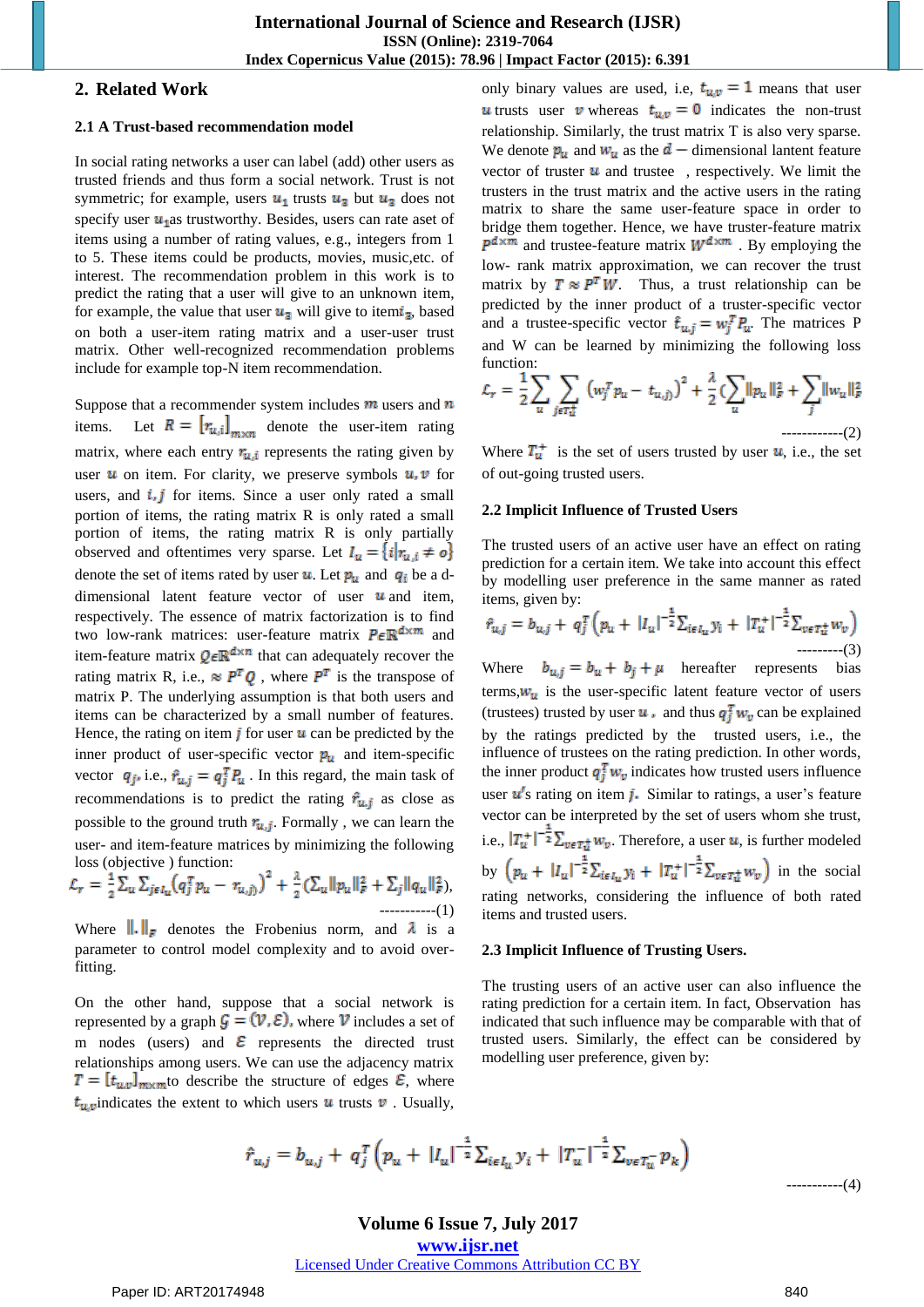Where  $T_u^-$  is the set of users who trust user  $u$ , i.e., theset of her trusters. Thus,  $q_i p_k$  can be explained by theratings predicted by the trusting users, i.e., the influence of trusters on the predictions. Similarly, the inner product  $q_i^T p_k$ indicates how trusting users  $k$  influence user  $\mathbf{u}$ 's ratingon item j. Similar to ratings, a user's feature vector can be interpreted by the set of users whom trust her, i.e.,  $|T_u^-|^{-\frac{1}{2}}\sum_{v\in T_u^-} p_k$ . Therefore, a user **u** is further modeled  $\left(p_u + |I_u|^{-\frac{1}{2}} \sum_{i \in I_u} y_i + |T_u|^{-\frac{1}{2}} \sum_{v \in T_u} p_k\right)$  in the social

 $\hat{r}_{u,i} = b_{u,i} + q_i^T (p_u + |I_u|^{-\frac{1}{2}} \sum_{i \in I_u} y_i + \alpha |T_u|^{-\frac{1}{2}} \sum_{v \in T_u} w_v + (1 - \alpha) |T_u|^{-\frac{1}{2}} \sum_{k \in T_u} p_k)$ ,--(5)

Where  $\alpha \in [0,1]$  controls the importance of influence of trustees in rating prediction. Specifically,  $\alpha = 0$  means that we only consider the influence of trusting users;  $\alpha = 1$ indicates that only the influence of trusted users are considered' and  $\alpha \in (0,1)$  mixes the two kinds of trust influence together. In the case of undirected social relationships (e.g., friendship)  $T_u^+$  will be equivalent with  $T_u^-$  and thus the linear combination ensures that our model can be applied to both trust and turst-alike relationships.

## **3. Modules**

#### **3.1All as Trusting Users**

In a trust relationship, a user  $u$ can be represented either by  $p_u$  as trustor or by wu as trustee. An alternative way is to model the influence of user  $\boldsymbol{u}$ 'strust neighbors, including both trusted and trusting users, in the manner of trusting users such that we can yield the following function:

$$
\hat{r}_{u,j} = b_{u,j} + q_j^T \left( p_u + |I_u|^{-\frac{1}{2}} \Sigma_{i \in I_u} y_i + |T_u^-|^{-\frac{1}{2}} \Sigma_{k \in T_u^-} p_k \right) \tag{6}
$$

Where  $T_u = T_u^+ \cup T_u^-$  denotes the set of user  $u$ 's trust neighbors. The underlying assumption is not to distinguish

$$
\mathcal{L} = \frac{1}{2} \sum_{u} \sum_{j \in I_u} (\hat{r}_{u,j} - r_{u,j})^2 + \frac{\lambda_t}{2} (\sum_{u} (\alpha \sum_{v \in T_u^+} (\hat{t}_{u,j} - t_{u,j}))^2 + (1 - \alpha) \sum_{k \in T_u^-} (\hat{t}_{u,j} - t_{u,j}))^2 \right) \dots \dots \dots (8)
$$

where  $\hat{t}_{u,i} = w_v^T p_u$  pu is the predicted trust between users  $u$  and  $v$  computed by the inner product of truster and trustee vectors, i.e.,  $w_v^T p_u$ . Similarly,  $\hat{t}_{u,i} = w_v^T p_u$  is the predicted trust for user **k** towards user **u**, and  $\lambda_t$  controls the degree of trust regularization.

#### **3.3 Item Recommendation**

Trust Walker, a random walk model that combines an item based ranking method and a trust-based nearest neighbor model. Yuan et al fuse two kinds of social relationships ,i.e., friendship and membership in a unified matrix factorization model. In this article, we only consider one kind of social relationships, i.e., either trust or trust-alike, but weverify the generality and application of our model to both kinds of social relationships. Give a state-of-the-art model known as

rating networks, considering the influence of both rated items and trusting users.

#### **2.4 Combinational Implicit Trust Influence.**

The implicit influence of trust neighbors on rating prediction therefore consists of two parts: the influence of both trustees and trusters. To consider both cases, we propose the following fusion approaches.

Linear Combination. A natural and straight forward way is to linearly combine the two kinds of implicit trust influence, given by:

the roles of trust neighbors, but to treat them uniformly in terms of implicit trust influence.

#### **3.2 All as Trusted Users.**

With the same assumption, we may model the influence of all trust neighbors in the manner of trusted users. That is, we predict the user's possible rating on a target item by:

$$
\hat{r}_{u,j} = b_{u,j} + q_j^T \left( p_u + |I_u|^{-\frac{1}{2}} \Sigma_{i \in I_u} y_i + |T_u|^{-\frac{1}{2}} \Sigma_{v \in T_u} w_v \right) \tag{7}
$$

Where  $T_u$  is the set of user  $u$ 's trust neighbors.

Explicit Trust Influence. In addition, as explained earlier, we constrain that the user-specific vectors decomposed from the rating matrix and those decomposed from the trust matrix share the same feature space in order to bridge both matrices together. In this way, these two types of information can be exploited in a unified recommendation model. Specifically, we can regularize the user-specific vectors  $p_u$  by recovering the social relationships with other users. The new objective function (without the other regularization terms) is given by:

Bayesian personalized ranking (BPR) for item recommendation based on implicit feedback. The basic idea is to assume that a rated item for an active user is preferred to an unrated item. However, negative samples may be due to the unawareness of items rather than dislike.

#### **3.4 User Item/Review Matrix Factorization**

User rating prediction model, Trust SVD works well by incorporating trust influence. The trusted users of an active user have an effect on rating prediction for a certain item. We take into account this effect by modelling user preference in the same manner as rated items.

The implicit influence of trust neighbors on rating prediction therefore consists of two parts: the influence of both trustees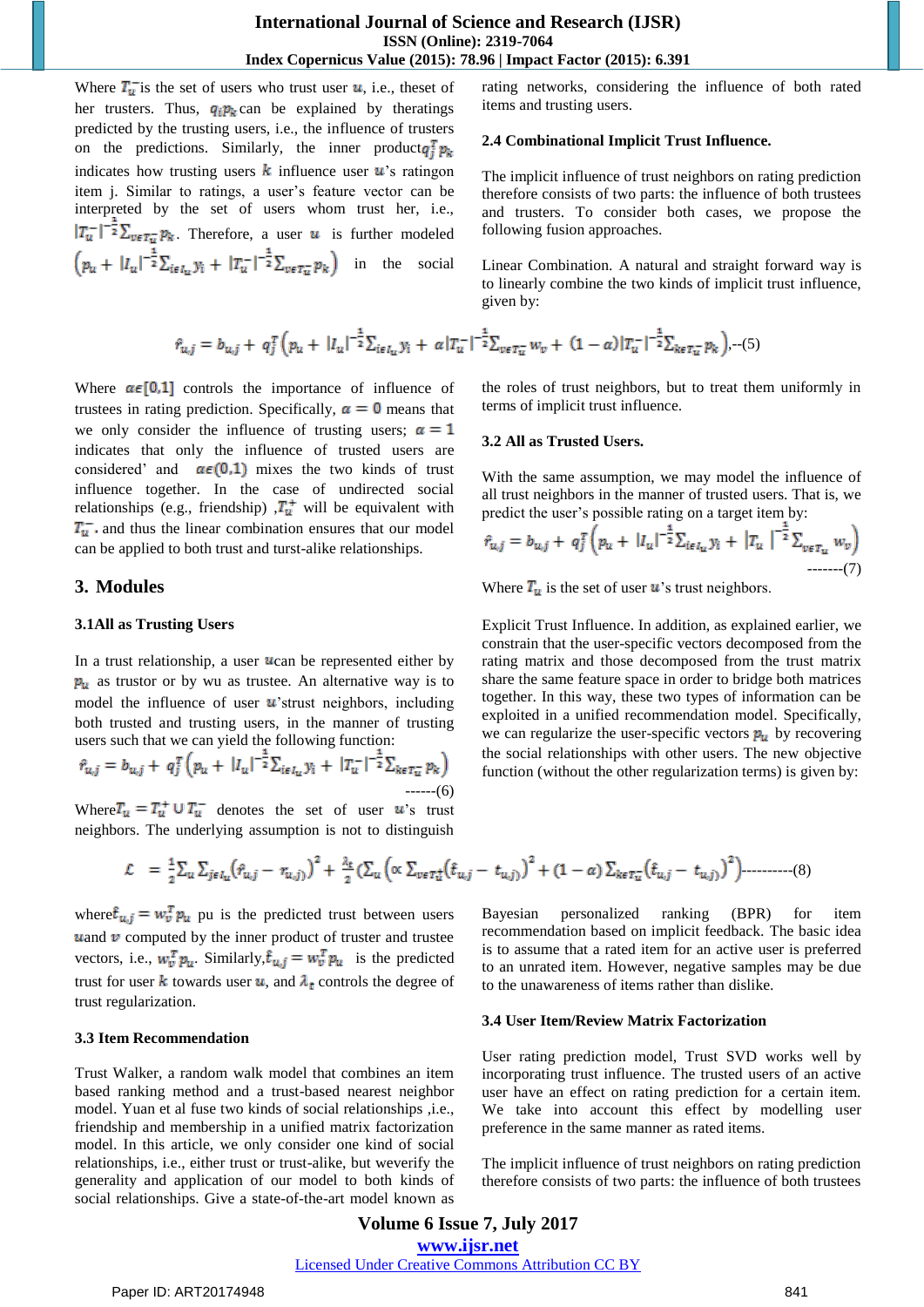and trusters. To consider both cases, we propose the following fusion approaches.

- (1) Linear Combination.
- (2) All as Trusting Users.
- (3) All as Trusted Users.

In Expicit Influence The user-specific vectors decomposed from the rating matrix and those decomposed from the trust matrix share the same feature space in order to bridge both matrices together. In this way, these two types of information can be exploited in a unified recommendation model.

Specifically, we can regularize the user-specific vectors by recovering the social relationships with other users. The new objective function (without the other regularization terms)

## **3.5 User Rank/Review Matrix Factorization**

The first method sorts all the items based on their popularity, so that the top recommended items are the most popular one in terms of the number of times bought by users. This simple measure is supposed to have reasonable performance, as people tend to focus on few popular items. The ranking score of an item (both explicitly and implicitly). The ranking order between a rated item and an unrated item (but rated by trust users) may be critical to learn users' ranking patterns. the basic matrix factorization (MF) approach for recommendation using only user-item rating matrix.

**BaseMF:** This method is the baseline matrix factorization approach. This does not take the social network into account **• STE:** This is the model proposed which takes into account the social network in a way different from SocialMF. We set  $\alpha = 0.4$  for STE is the optimum value according to the results of experiments.

**• CF:** This is the well-known user based collaborative filtering method which is a memory based approach.

# **4. Social Trust Aware Ranking Criteria**

## **4.1 Social Trust Assumption**

Suppose we have a directed social trust graph  $\mathcal{G} = (\mathcal{U}, \mathcal{E})$ , where  $\mathbf{u}$  is the set of nodes and  $\boldsymbol{\varepsilon}$  is the set of edges. Each node in  $u$  represents a user in the network and each edge in E represents a trust relation between two users. Let  $S = (S_{uv})_{m \times m}$  denote the m×m social trust matrix of graph .

BPRMF makes an assumption, that is, for any two users u and v, the pair-wise preference of user u is independent of that of user v. But in real world, we always turn to our friends we trust for recommendations. The behavior of a user  $\bf{u}$  is affected by his/her direct neighbors  $N_{\bf{u}}$ . User $\bf{u}$ 's taste is close to those of the neighbors that he/she trusts. In other words, the latent feature vector of u is close to the latent feature vectors of all his/her trusted neighbors  $\in N_u$ .

$$
\overline{U_u} = \frac{\sum v \in N_u s_{uv} U_u}{\sum v \in N_u s_{uv}} = \sum_{v \in Nv} s_{uv}^* U_v \qquad \qquad \ldots \ldots \ldots \ldots (9)
$$

Where  $\overline{U_u}$  is the estimated latent feature vector of  $u$ ,  $s_{uv}$  is the trust value of how much user u trusts user v. In most cases, the statement of trust relations only takes on positive values  $(s_{uv} = 1)$ , which will not fully reflect the true relationship between two users.

The user latent feature vector U now has two factors: the zero-mean spherical Gaussian prior, and the conditional distribution of U given the latent features of his/her trusted neighbors. Hence,

$$
p(U|S, \sigma_U^2, \sigma_S^2) \propto p(U|\sigma_U^2)p(U|S, \sigma_S^2)
$$
  
=  $\prod_{u=1}^m \mathcal{N}(U_u|\sigma, \sigma_U^2 I) \times \prod_{u=1}^m \mathcal{N}(U_u|\sum_{t \in N_u} s_{uv}^* U_t, \sigma_S^2 I)$ 

## **4.2Learning the Strengths of Multi-Faceted Trust Relations**

Social BPR assumes the social trusts in different categories have the same influence on the target user and the trust relations only take on values from either 1 or 0, which do not truly reflect their impact on user behaviors. However, in real-world social networks, trust is multi-faceted, that is, a user places different trusts in different categories. Hence, it is desirable to understand the true trust strengths from multicategory systems. In multi-category systems, each user can have multiple favorite categories, and will make social trusts based on his/her category interests.

Given the social trust network and category similarity, we propose a Category-Sensitive Random Walk with Restart (CRWR) method to learn the intrinsic relevance between two users. For a standard random walk with restart approach, a random walker starts from the i-th vertex, iteratively with probability  $1 - \alpha$  jumps to other vertices according to transition probabilities  $q_i = \{q_{i1}, \dots, q_{in}\}\$ , and with probability αjumps back to itself. After reaching the steady state, the probability of the random walker staying at the j-th vertex corresponds to the relevance score of vertex I to vertex j.

To reflect users' multi-category interests, we bias the transition matrix **Q** by users' category similarity matrix **W**, which can be defined as follows:

$$
Q = D^{-1}.W, \tag{12}
$$

where D is the degree matrix of trust graph G. In this scene, when the random walker jumps to other vertices, the walker will not only consider the graph structure but also consider the category similarity between two users. The final steadystate probability matrix can be obtained by iterating the following updates:

 $B(t + 1) = (1 - \alpha)QB(t) + \alpha I,$  ...........(13) where  $B(t)$  and  $B(t + 1)$  are the state probability matrices at time **t** and time  $t + 1$  respectively. The iterations will finally converge when  $t \to \infty$ . For any two vertexes iand j, the value of steady state probability  $b_{ij}$  represents how well user  $\mathbf{i}$  trusts/knows user  $\mathbf{j}$  in social graph.

## **4.3 Architecture**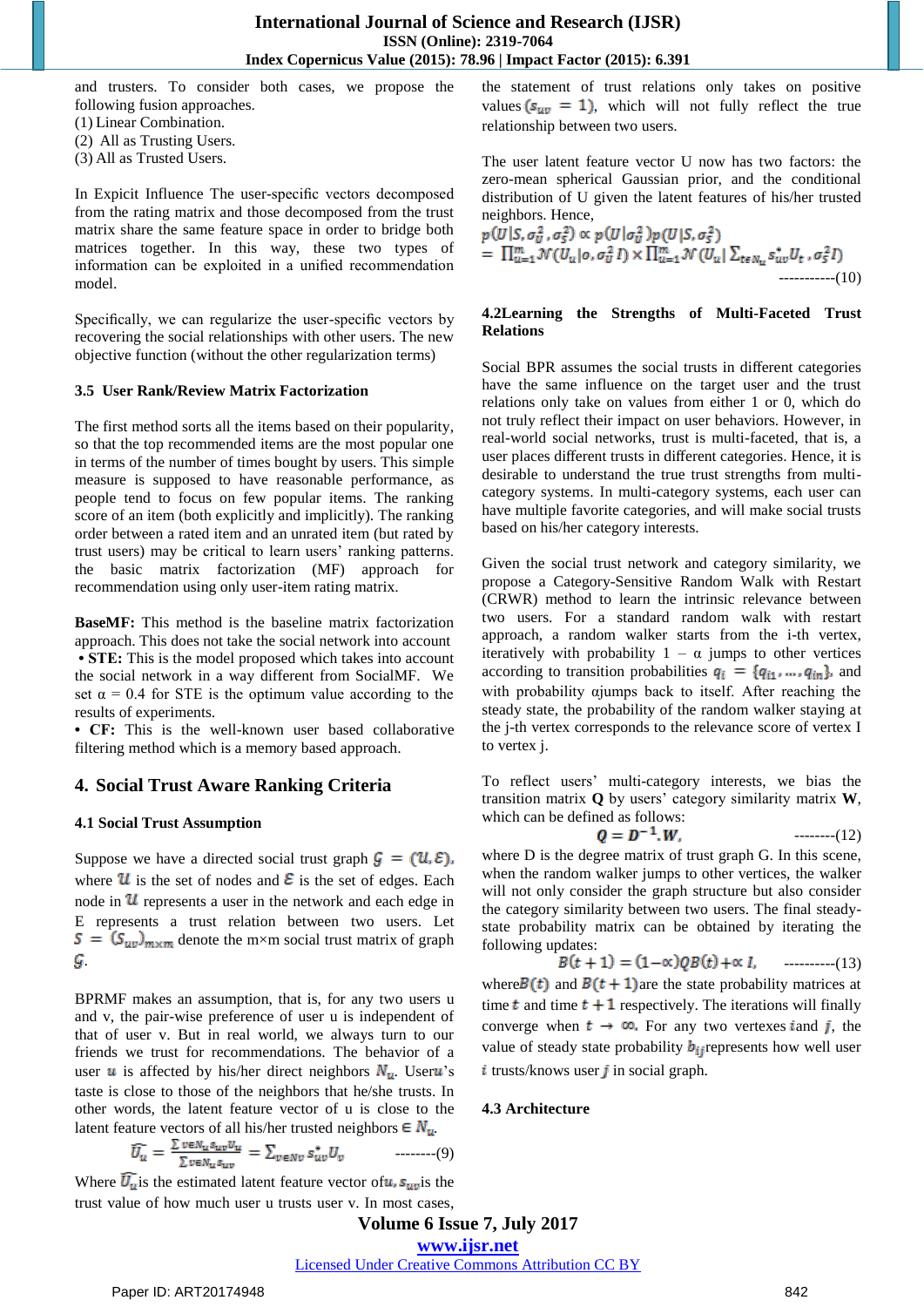# **International Journal of Science and Research (IJSR) ISSN (Online): 2319-7064 Index Copernicus Value (2015): 78.96 | Impact Factor (2015): 6.391**



Dataflow Diagram:



**5. Sample Screen Shots**



| Charlement: (T. We hive this                                                       |                                                                                    |                                                                                  |                                                  |                 | Trindemonton #T<br>. . |                                    |                                                                         |                   |
|------------------------------------------------------------------------------------|------------------------------------------------------------------------------------|----------------------------------------------------------------------------------|--------------------------------------------------|-----------------|------------------------|------------------------------------|-------------------------------------------------------------------------|-------------------|
| $+ 0.001$ G minutes (m)                                                            |                                                                                    |                                                                                  |                                                  | 4. 金区           | $+ 1000$ Maturity Ave. |                                    | <b>Astrophical Markets</b>                                              | $n$ (d)           |
| The Lines Line Loang Cross Cleany Langs & late Line Cleve Cleany Corps City Cleans |                                                                                    |                                                                                  | <b>SEMINATE V.</b>                               | $0$ . The based |                        |                                    | The Term Twin Term Term Terms Terms Air's Tem Term Term Term Till Terms | v Heisen          |
|                                                                                    | Add Company Moder                                                                  |                                                                                  |                                                  |                 |                        |                                    |                                                                         |                   |
|                                                                                    | <b>Ungan Rent</b>                                                                  |                                                                                  |                                                  |                 |                        |                                    | Add Product Master                                                      |                   |
|                                                                                    | <b>SHOW:</b>                                                                       |                                                                                  |                                                  |                 |                        |                                    | Med Tylegro                                                             |                   |
|                                                                                    | Consort Details                                                                    |                                                                                  |                                                  |                 |                        | <b><i><u>biskelbank</u></i></b>    |                                                                         |                   |
|                                                                                    | <b>Ungers Same</b><br>to an                                                        |                                                                                  |                                                  |                 |                        | <b>But</b>                         |                                                                         |                   |
| EIXORES                                                                            | CONCEPTS                                                                           | POLLOW US                                                                        | CONTACT US                                       |                 |                        | <b><i><u>Point Tentate</u></i></b> |                                                                         |                   |
| -<br>m.                                                                            | <b>Walter</b><br><b>MARINEZ</b><br><b>Search Adapt</b><br>$\overline{\phantom{a}}$ | <b>Dimension</b><br><b>T</b> Meanweal<br><b>F-Insertime</b><br><b>O</b> Mexicous | $rac{1}{2}$<br>$\frac{1}{2}$<br><b>ACCORDING</b> |                 |                        | Robertiman                         | beautiful for factories<br><b>SATIONAL</b>                              |                   |
|                                                                                    |                                                                                    |                                                                                  |                                                  |                 | <b>RESOURCES</b>       | <b>CONCEPTS</b>                    | <b>DOLLOWIN</b>                                                         | <b>CONTACT US</b> |